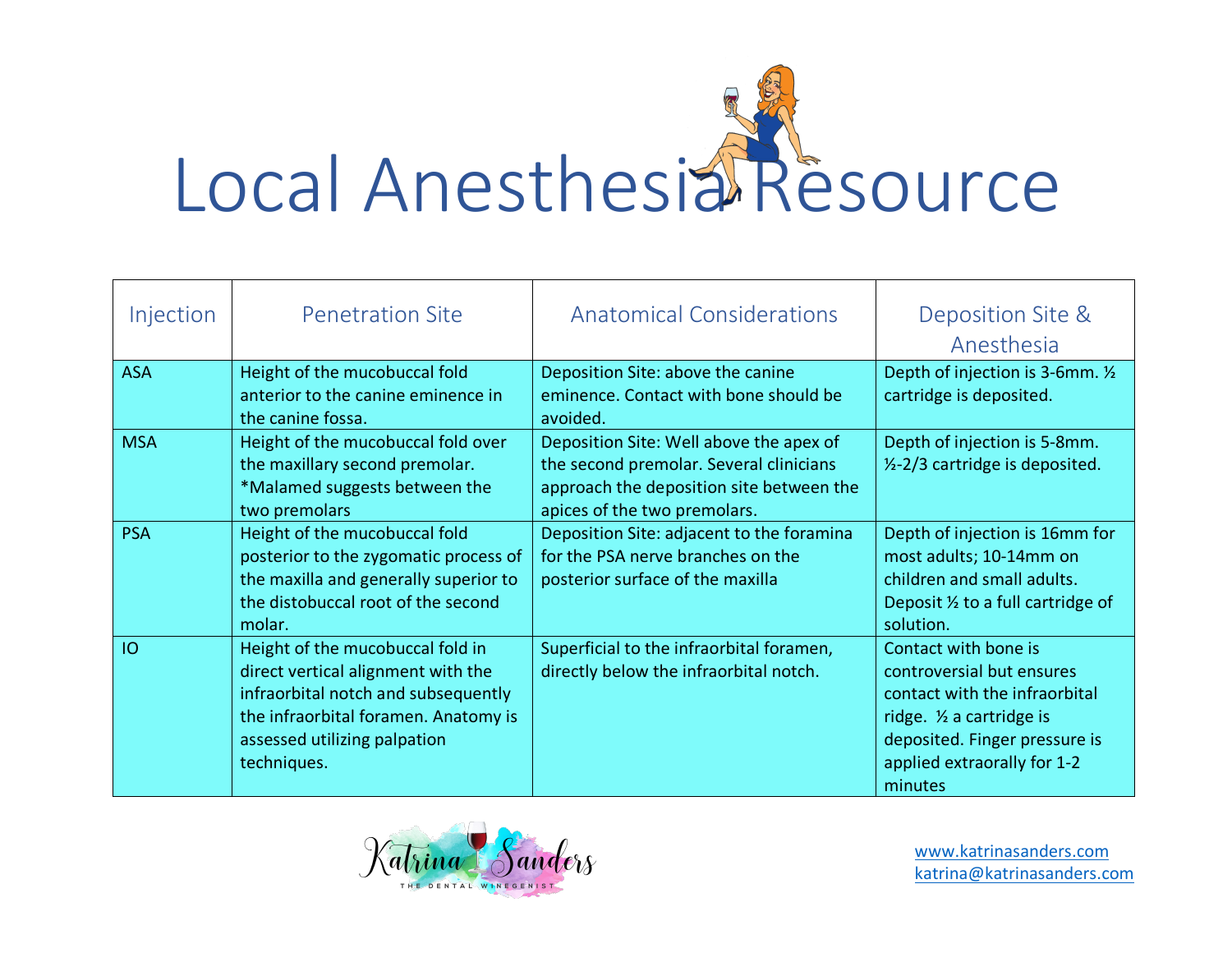| <b>GP</b>     | Palatal soft tissues slightly anterior to<br>the greater palatine foramen at the<br>anterior border of the depression.                         | Deposition Site: Anterior to the opening of<br>the anterior palatine foramen.                                                                                                  | Advance 4-10mm until gentle<br>contact with bone. Deposit 1/4<br>of a cartridge.                                                                             |
|---------------|------------------------------------------------------------------------------------------------------------------------------------------------|--------------------------------------------------------------------------------------------------------------------------------------------------------------------------------|--------------------------------------------------------------------------------------------------------------------------------------------------------------|
| <b>NP</b>     | Palatal mucosa lateral to the widest<br>anteroposterior dimension of the<br>incisive papilla                                                   | Deposition Site: At the center of the<br>incisive canal                                                                                                                        | Insert 4-7mm; contact the<br>opposite wall of the foramen.<br>Deposit ¼ of a cartridge.                                                                      |
| IA            | Lateral to the pterygomandibular<br>raphe at the height (2-3mm superior)<br>of the coronoid notch and medial to<br>the internal oblique ridge. | Deposition Site: 1mm lateral to the medial<br>aspect of the ramus and above the<br>mandibular foramen.                                                                         | Deposition at about 2/3-3/4 of<br>a long needle, until boney<br>resistance is met. Deposit % of<br>a cartridge *budget for Lingual<br>and Buccal.            |
| Lingual       | Same as Inferior Alveolar Block                                                                                                                | Deposition Site: Halfway point between<br>the ramus and the penetration site for the<br><b>Inferior Alveolar Block, medial and</b><br>anterior to the Inferior Alveolar Nerve. | Depth is 1/2 the length of the<br><b>Inferior Alveolar Block,</b><br>approximately 10-13mm.<br>Approximately one stopper-ful<br>is budgeted for the Lingual. |
| <b>Buccal</b> | Buccal fold just distal and buccal to<br>the most posterior molar for which<br>soft tissue anesthesia is required.                             | Deposition Site: At the buccal aspect of<br>the ramus lateral to the external oblique<br>ridge.                                                                                | Angle of insertion is parallel to<br>the occlusal plane, Insertion<br>depth is 3-4mm. Deposit<br>remaining stopper-ful of<br>solution.                       |
| Mylohyoid     | The lingual mucosa below the apex<br>of the tooth immediately posterior<br>to the tooth requiring supplemental<br>anesthesia                   | At the mesiolingual apex of the tooth just<br>posterior to the one requiring<br>supplemental anesthesia.                                                                       | Retract the tongue, Penetrate<br>until boney contact is met.<br>Insertion depth: 3-5mm.<br>Deposit 1/3 cartridge of<br>solution.                             |
| <b>Mental</b> | Based on the location of the mental<br>foramen located via palpation and<br>radiographs.                                                       | Deposition Site: Slightly superior to the<br>mental foramen.                                                                                                                   | h is typically 4-6mm, bone<br>should not be contacted.<br>Deposit 1/3 of a cartridge.                                                                        |

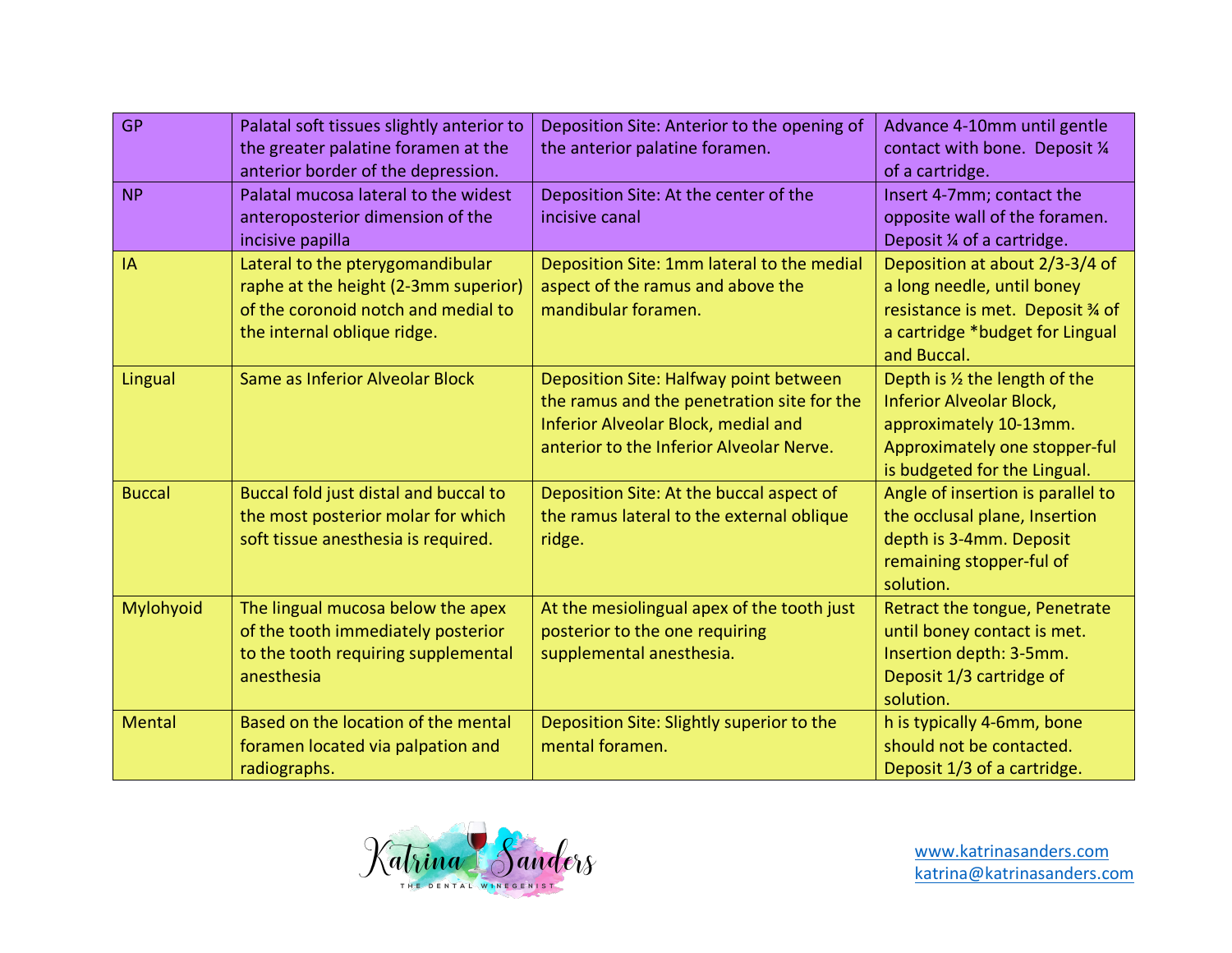| Incisive | Varies based on the location of the | Deposition Site: Slightly superior to the | Depth is typically 4-6mm, bone |
|----------|-------------------------------------|-------------------------------------------|--------------------------------|
|          | mental foramen located via          | mental foramen.                           | should not be contacted.       |
|          | palpation and radiographs.          |                                           | Deposit 1/3 of a cartridge.    |
|          |                                     |                                           | Apply postoperative pressure   |
|          |                                     |                                           | for 1-2 minutes.               |

## Alternative Injection Techniques

Maxillary, Palatal and Mandibular injection techniques for consideration. Note: it is important that the clinician ensure they have reviewed all anatomical considerations, depths, angles and anesthetic considerations prior to delivering an alternative injection on a live patient.

| Injection   | <b>Structures</b>                                                                                             | <b>Penetration Site</b>                                                                                                                                                                                                                | Anatomical<br>Considerations                                                                                                                                 | Deposition Site &<br>Anesthesia                                                                                                         |
|-------------|---------------------------------------------------------------------------------------------------------------|----------------------------------------------------------------------------------------------------------------------------------------------------------------------------------------------------------------------------------------|--------------------------------------------------------------------------------------------------------------------------------------------------------------|-----------------------------------------------------------------------------------------------------------------------------------------|
| <b>AMSA</b> | Central, canine,<br>lateral, premolars.<br>Periodontium to<br>incisors and<br>premolars, palatal to<br>molars | Between the premolars<br>approximately halfway from<br>the median palatine raphe to<br>the gingival margin on the side<br>to be anesthetized. Described<br>as the junction of the vertical<br>and horizontal aspects of the<br>palate. | Deposition Site: Near the<br>junction of the alveolar process<br>and palatal process ensuring<br>adequate tissue thickness for<br>accommodation of solution. | Insertion at a 45 degree<br>angle until contact with<br>bone. Deposit $\frac{1}{2}$ to 2/3<br>of a cartridge. Observe<br>for blanching. |
| <b>PASA</b> | Central, lateral,<br>canine.<br>Periodontium of<br>affected teeth                                             | Palatal mucosa at the widest<br>anteroposterior dimension of<br>the incisive papilla                                                                                                                                                   | Deposition Site: through the<br>incisive papilla. Needle<br>advances superiorly into the<br>canal until penetrated depth<br>within the incisive canal.       | Depth of 6-10mm.<br>Deposit 2/3 of a<br>cartridge. Rate of<br>deposition modification:<br>.5mL over 60 seconds.                         |



www.katrinasanders.com katrina@katrinasanders.com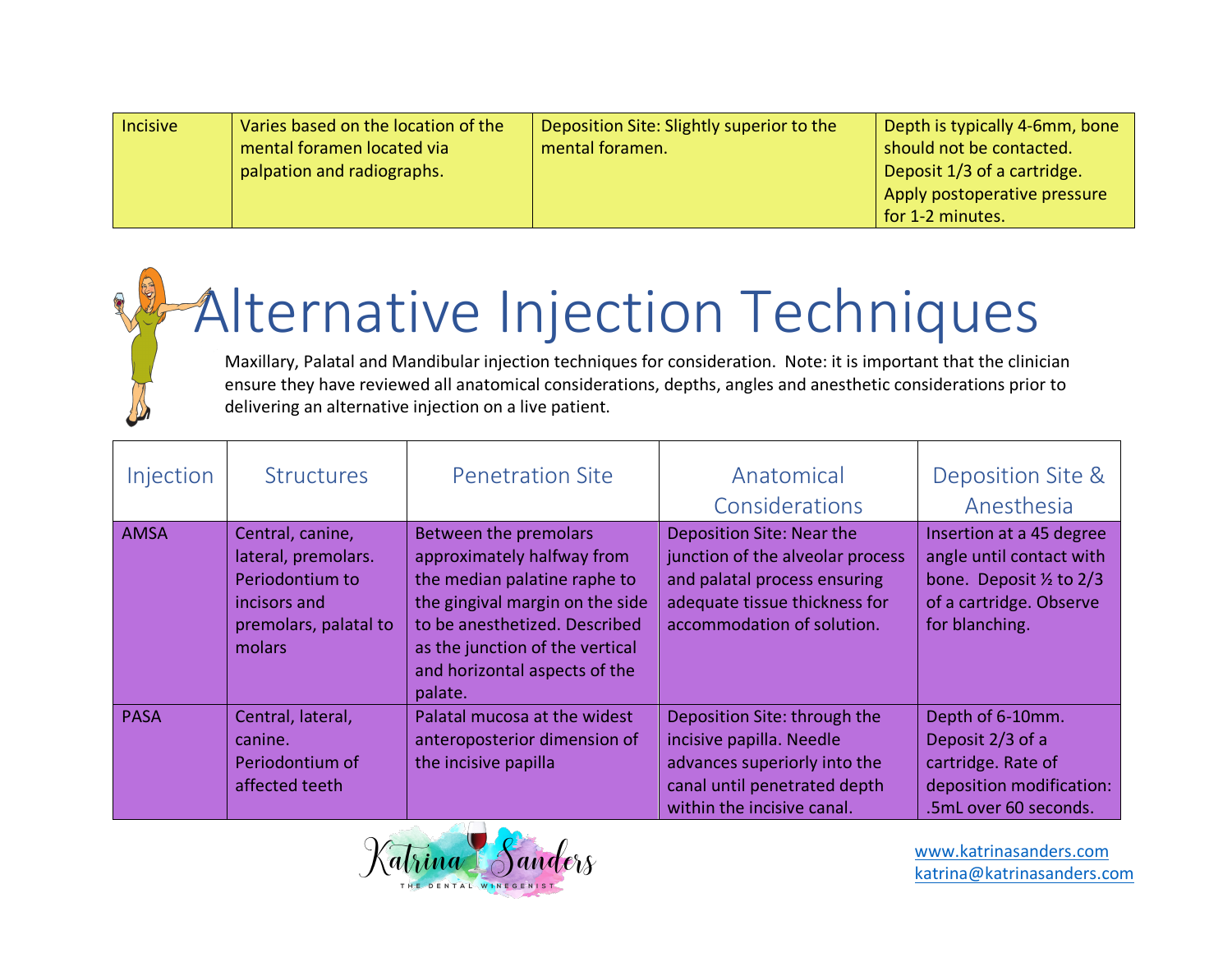| V <sub>2</sub> -Palatal                          | Hemimaxillary                                            | Site of the greater palatine<br>foramen                                                                                                                        | Deposition Site: the trunk of<br>the maxillary nerve as it<br>remains within the<br>pterygopalatine fossa prior to<br>the nerve entrance into the<br>cranium by the foramen<br>rotundum. | Locate anterior<br>depression of the<br>greater palatine<br>foramen, use a long<br>needle, advance<br>through the slope of the<br>greater palatine canal to<br>optimal depth of 30mm.<br>Deposit 1.8mL of<br>solution. |
|--------------------------------------------------|----------------------------------------------------------|----------------------------------------------------------------------------------------------------------------------------------------------------------------|------------------------------------------------------------------------------------------------------------------------------------------------------------------------------------------|------------------------------------------------------------------------------------------------------------------------------------------------------------------------------------------------------------------------|
| <b>PDL</b>                                       | Individual tooth at<br>injection site                    | Within the sulcus that<br>surrounds a tooth. Multiple<br>sites should be selected to<br>ensure adequate delivery of<br>anesthesia.                             | Procedure: Insert between the<br>roots of a tooth or to the base<br>of the periodontal attachment;<br>until resistance is met                                                            | Deposit 1 stopper-ful                                                                                                                                                                                                  |
| Intraseptal                                      | Soft tissues and<br>periodontium at site<br>of injection | At the center of the papilla<br>adjacent to the tooth to be<br>treated and below the height<br>of the interdental papilla but<br>within the attached gingiva.  | Deposition Site: Just inside the<br>cortical plate of bone, no<br>perforation is made in the bone<br>before needle insertion.                                                            | Advance until boney<br>resistance is met,<br>deposit within the<br>septum 1-2 stopper-fuls<br>of solution.                                                                                                             |
| <b>Mandibular</b><br>infiltration<br>w Articaine | Individual tooth at<br>injection site                    | Deliver in the mucobuccal fold<br>over the apex of each root.                                                                                                  | Most effective delivery occurs<br>when both buccal and lingual<br>approaches are used                                                                                                    | Penetrate into the<br>mucobuccal fold<br>between 3-6mm,<br>deposit $1/3-1/2$ a<br>cartridge                                                                                                                            |
| <b>Gow-Gates</b>                                 | Hemimandibular                                           | <b>Buccal mucous membrane</b><br>directly posterior to the<br>maxillary second molar at the<br>level of the mesiolingual cusp.<br>Location varies based on use | <b>Deposition Site: Anterolateral</b><br>surface of the neck of the<br>condyle at the insertion of the<br>lateral pterygoid muscle.                                                      | Advance to a depth of<br>25mm in an up and<br>back movement until<br>boney resistance is met.<br>Deposit one full                                                                                                      |